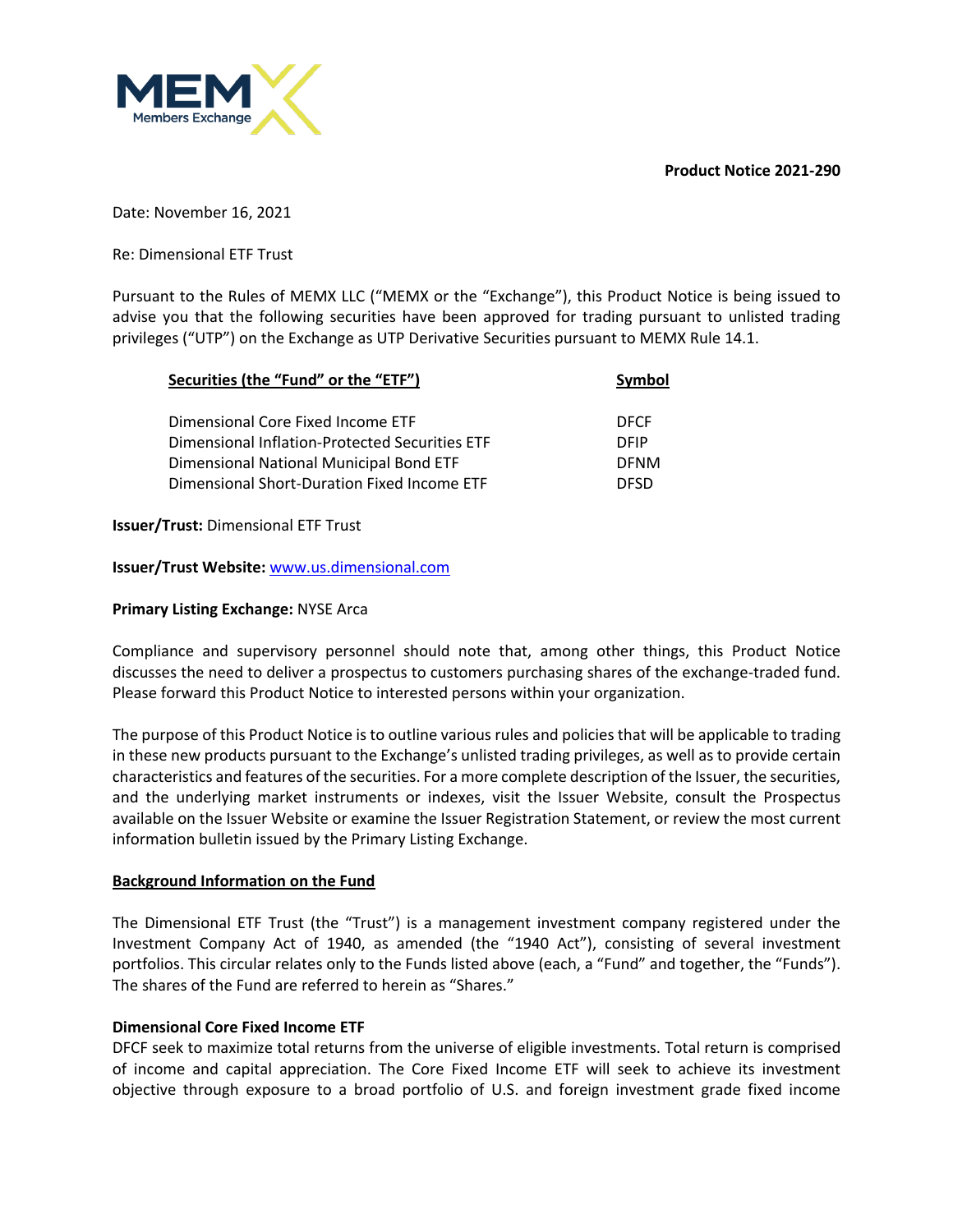securities. The Portfolio may invest in obligations issued or guaranteed by the U.S. and foreign governments, their agencies and instrumentalities, including mortgage-backed securities, corporate debt obligations, bank obligations, commercial paper, repurchase agreements, money market funds, securities of domestic or foreign issuers denominated in U.S. dollars but not trading in the United States, and obligations of supranational organizations. The Portfolio may purchase or sell mortgage-backed securities on a delayed delivery or forward commitment basis through the "to-be-announced" (TBA) market. As a non-fundamental policy, under normal circumstances, at least 80% of the Portfolio's net assets will be invested in fixed income securities considered to be investment grade quality.

## **Dimensional Inflation-Protected Securities ETF**

DFIP seeks to achieve its investment objective by investing in a universe of inflation-protected securities that are structured to provide returns linked to the rate of inflation over the long-term. The Portfolio ordinarily invests in inflation-protected securities issued by the U.S. Government and its agencies and instrumentalities and the credit quality of such inflation-protected securities will be that of such applicable U.S. Government, agency or instrumentality issuer.

#### **Dimensional National Municipal Bond ETF**

DFNM seeks to provide current income that is expected to be exempt from federal personal income tax. The Municipal Bond ETF pays transaction costs, such as commissions, when it buys and sells securities (or "turns over" its portfolio). A higher portfolio turnover may indicate higher transaction costs and may result in higher taxes when Portfolio shares are held in a taxable account. These costs, which are not reflected in Annual Fund Operating Expenses or in the Example, affect the Portfolio's performance. Because the Portfolio is new, information about portfolio turnover rate is not yet available.

#### **Dimensional Short-Duration Fixed Income ETF**

DFSD seeks to achieve its investment objective through exposure to a broad portfolio of U.S. and foreign corporate debt securities with an investment grade rating. In addition, the Portfolio may invest in obligations issued or guaranteed by the U.S. and foreign governments, their agencies and instrumentalities, including mortgage-backed securities, bank obligations, commercial paper, repurchase agreements, money market funds, corporate debt obligations having investment grade ratings, securities of domestic or foreign issuers denominated in U.S. dollars but not trading in the United States, and obligations of supranational organizations. As a non-fundamental policy, under normal circumstances, at least 80% of the Portfolio's net assets will be invested in fixed income securities considered to be investment grade quality. In addition, the Portfolio is authorized to invest more than 25% of its total assets in U.S. Treasury bonds, bills and notes, and obligations of federal agencies and instrumentalities.

For more information regarding each Fund's investment strategy, please read the Trust's prospectus for the Funds.

As described more fully in the Issuer's prospectus and Statement of Additional Information, each Fund will issue and redeem Shares on a continuous basis at their net asset value ("NAV") only in large blocks. Each Fund will issue or redeem shares that have been aggregated into blocks of shares and or multiples thereof ("Creation Units") to authorized participants who have entered into agreements with the Funds' distributor. The Funds generally will issue or redeem Creation Units in return for a designated portfolio of securities (and an amount of cash) that the Funds specify each day.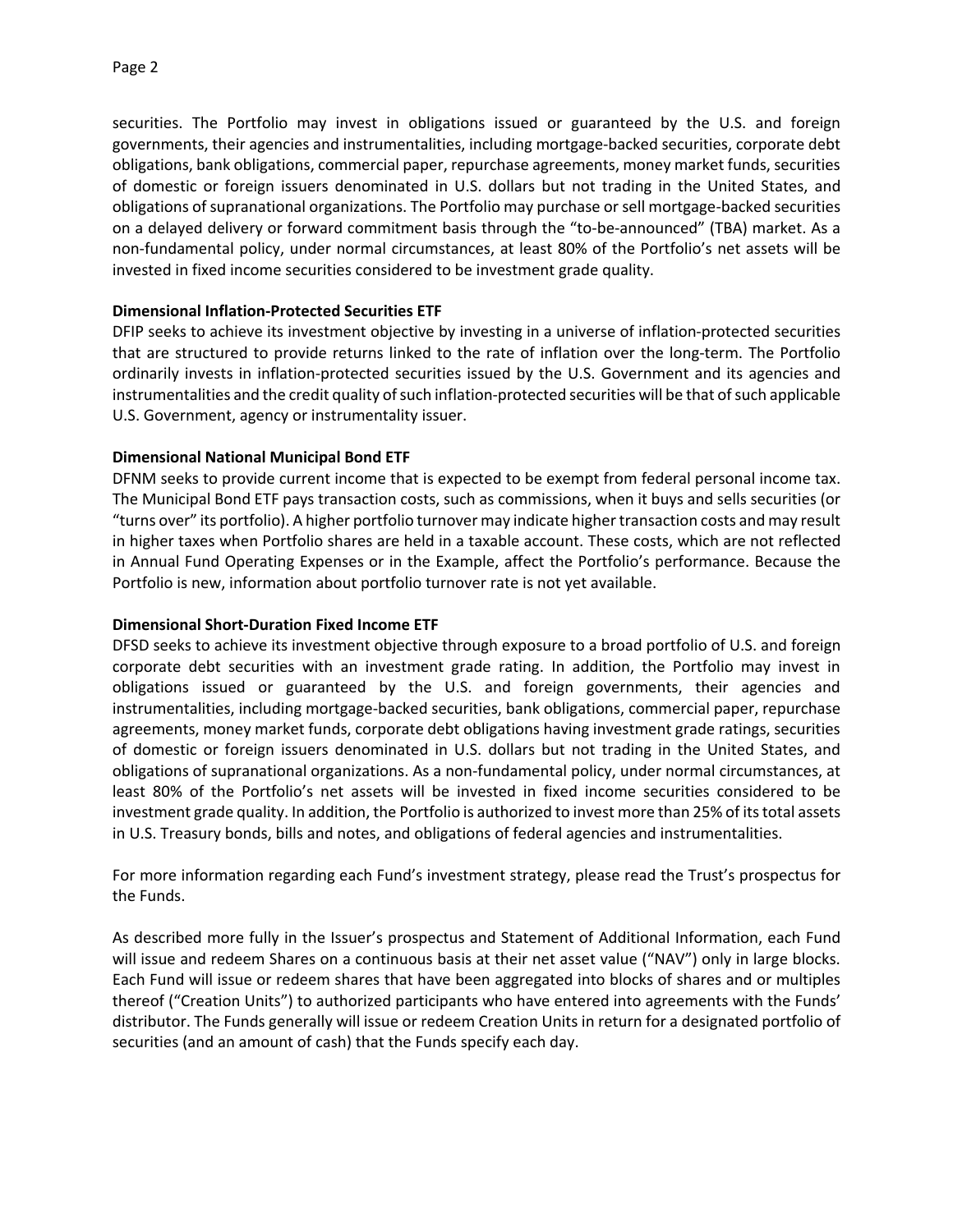Shares are held in book-entry form, which means that no share certificates are issued. The Depository Trust Company or its nominee is the record owner of all outstanding Shares and is recognized as the owner of all Shares for all purposes.

The NAV of each Fund is generally determined as of the close of trading (normally 4:00 p.m., Eastern Time) on each day the New York Stock Exchange is open for business. The NAV of the Fund is calculated by dividing the value of the net assets of the Fund (i.e., the value of its total assets less total liabilities) by the total number of outstanding shares of the Fund, generally rounded to the nearest cent.

The registration statement for the Funds describes the various fees and expenses for the Funds' Shares.

For a more complete description of the Funds visit the Issuer Website.

#### **Principal Risks**

Interested persons are referred to the discussion in the prospectus for the Funds of the principal risks of an investment in the Funds. These may include, but are not limited to, asset class risk, authorized participant concentration risk, concentration risk, currency risk, cyber security risk, equity securities risk, fluctuation of net asset value risk (NAV), index risk, industry/sector risk, issuer risk, management risk, market maker risk, market risk, market trading risk, non-correlation risk, non-diversification risk, passive investment risk, replication management risk, securities lending risk, tracking error risk, trading issues risk, and valuation risk.

In addition, the market prices of the Shares will fluctuate in accordance with changes in NAV as well as the supply and demand for the Shares. As a result, the Shares may trade at market prices that may differ from their NAV. The NAV of the Shares of each Fund will fluctuate with changes in the market value of the Fund's holdings.

#### **Exchange Rules Applicable to Trading in the Shares**

Trading in the Shares on MEMX is subject to MEMX trading rules.

## **Trading Hours**

The value of the Index underlying the Shares will be disseminated to the data vendors every 15 seconds during the Regular Trading Session.

The Shares will trade on MEMX between 7:00 am and 5:00 pm (EST). Please note that trading in the Shares during the Exchange's Pre-Market and Post-Market Sessions ("Extended Market Sessions") may result in additional trading risks which include: (1) that the current underlying indicative value may not be updated during the Extended Market Sessions, (2) lower liquidity in the Extended Market Sessions may impact pricing, (3) higher volatility in the Extended Market Sessions may impact pricing, (4) wider spreads may occur in the Extended Markets Sessions, and (5) because the indicative value is not calculated or widely disseminated during the Extended Market Sessions, an investor who is unable to calculate an implied value for the Shares in those sessions may be at a disadvantage to market professionals.

#### **Dissemination of Data**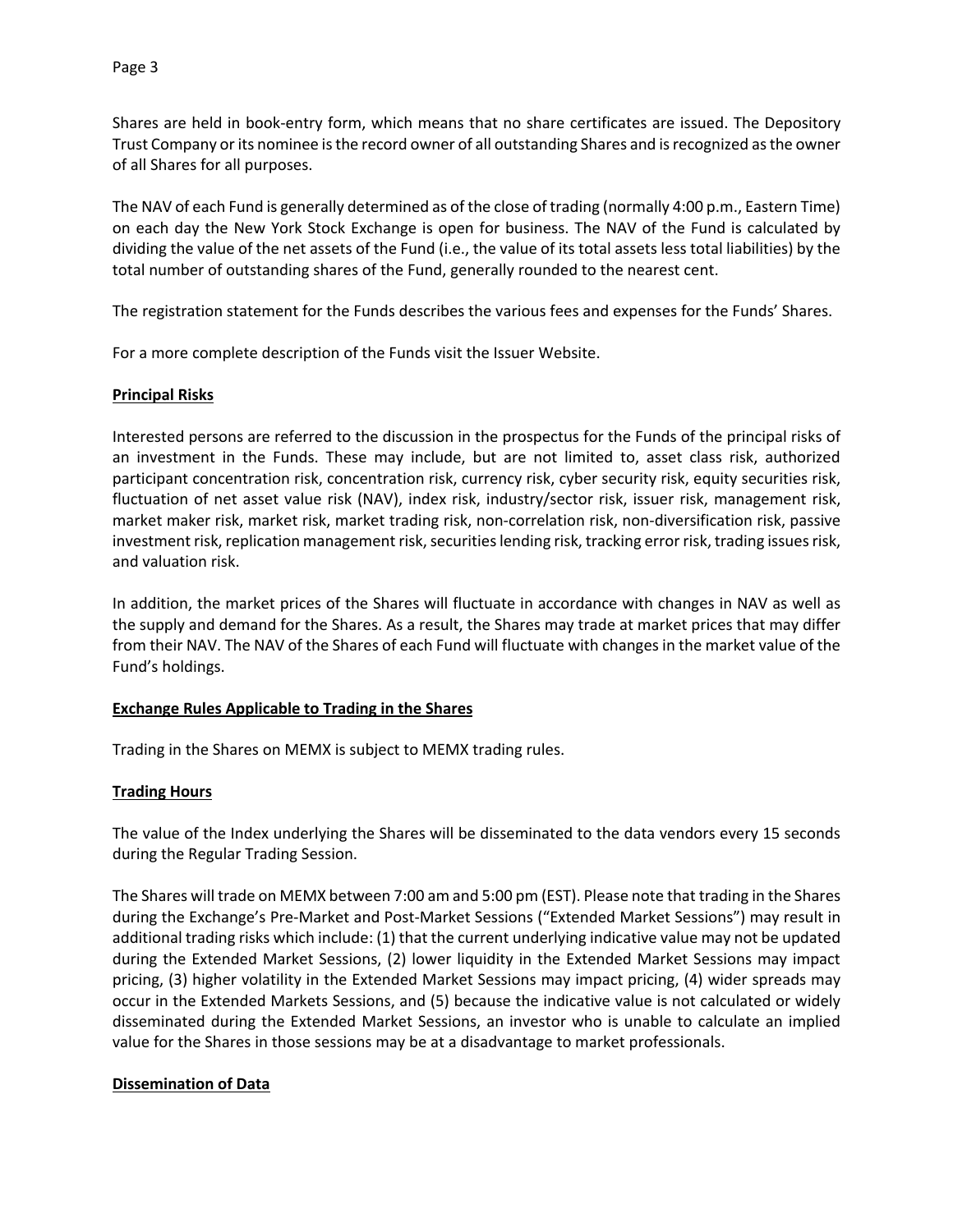The Consolidated Tape Association will disseminate real time trade and quote information for the Shares to Tape B.

| <b>Name</b>                                                     | <b>Listing Market</b> | <b>Trading Symbol</b> | <b>IOPV Symbol</b> | <b>NAV Symbol</b> |
|-----------------------------------------------------------------|-----------------------|-----------------------|--------------------|-------------------|
| <b>Dimensional Core</b><br><b>Fixed Income ETF</b>              | <b>NYSE Arca</b>      | <b>DFCF</b>           | DFCF.IV            | DFCF.NV           |
| Dimensional<br>Inflation-<br>Protected<br><b>Securities ETF</b> | <b>NYSE Arca</b>      | <b>DFIP</b>           | DFIP.IV            | DFIP.NV           |
| Dimensional<br>National<br><b>Municipal Bond</b><br>ETF         | <b>NYSE Arca</b>      | <b>DFNM</b>           | DFNM.IV            | DFNM.NV           |
| Dimensional<br>Short-Duration<br><b>Fixed Income ETF</b>        | <b>NYSE Arca</b>      | <b>DFSD</b>           | DFSD.IV            | DFSD.NV           |

# **Delivery of a Prospectus**

Exchange Members should be mindful of applicable prospectus delivery requirements under the federal securities laws with respect to transactions in the Fund. Prospectuses may be obtained through the Fund's website. The Prospectus for the Fund does not contain all of the information set forth in the Fund's Registration Statement (including the exhibits to the Registration Statement), parts of which have been omitted in accordance with the rules and regulations of the SEC. For further information about the Fund, please refer to its Registration Statement.

In the event that the Fund relies upon an order by the SEC exempting the Shares from certain prospectus delivery requirements under Section 24(d) of the 1940 Act and in the future make available a written product description, Exchange Rules require that Exchange Members provide to all purchasers of Shares a written description of the terms and characteristics of such securities, in a form prepared by the Issuer of the Fund, no later than the time a confirmation of the first transaction in the Shares is delivered to such purchaser. In addition, Exchange Members shall include such a written description with any sales material relating to the Shares that is provided to customers or the public. Any other written materials provided by a MEMX member to customers or the public making specific reference to the Shares as an investment vehicle must include a statement in substantially the following form: "A circular describing the terms and characteristics of [the UTP Derivative Securities] has been prepared by the [open-ended management investment company name] and is available from your broker. It is recommended that you obtain and review such circular before purchasing [the UTP Derivative Securities]."

An Exchange member carrying an omnibus account for a non-member broker-dealer is required to inform such non-member that execution of an order to purchase Shares for such omnibus account will be deemed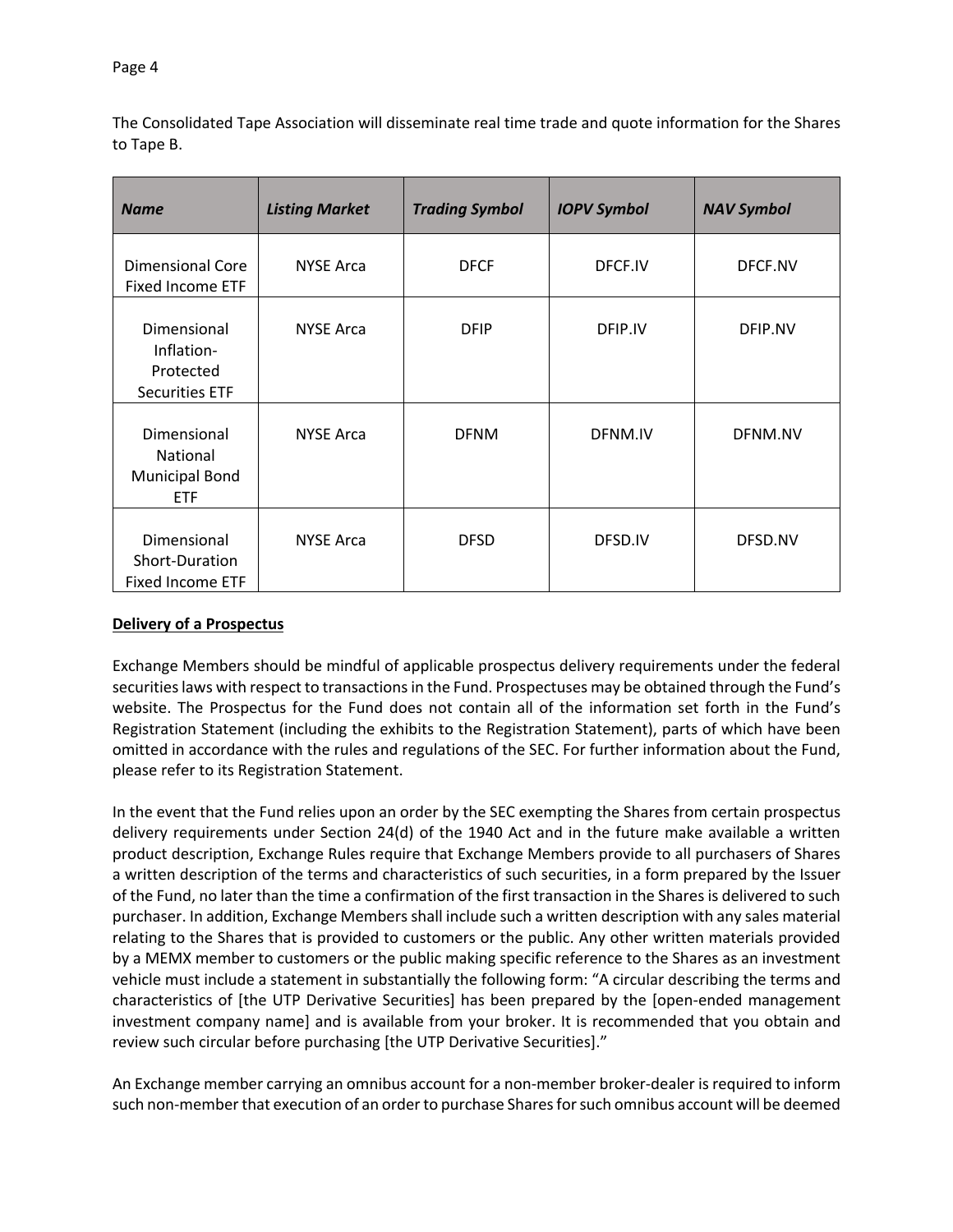to constitute agreement by the non-member to make such written description available to its customers on the same terms as are directly applicable to such Exchange member under this rule.

Upon request of a customer, Exchange Members also shall provide a copy of the Prospectus.

## **Suitability**

Trading in the securities on the Exchange will be subject to MEMX Rule 3.7 and other applicable suitability rules. Members recommending transactions in the securities to customers should make a determination that the recommendation is suitable for the customer.

#### **Trading Halts**

The Exchange will halt trading in the Shares of a security in accordance with the Exchange's Rules. The grounds for a halt include a halt because the intraday indicative value of the security and/or the value of its underlying index are not being disseminated as required, a halt for other regulatory reasons or due to other conditions or circumstances deemed to be detrimental to the maintenance of a free and orderly market. In addition, MEMX will stop trading the Shares of a security if the primary market de-lists the security.

#### **Exemptive, Interpretive and No-Action Relief Under Federal Securities Regulations**

The Securities and Exchange Commission (the "SEC") has issued letters granting exemptive, interpretive and no-action relief from certain provisions of rules under the Securities Exchange Act of 1934 for exchange- traded securities listed and traded on a registered national securities exchange that meet certain criteria.

**AS WHAT FOLLOWS IS ONLY A SUMMARY OF THE RELIEF OUTLINED IN THE NO-ACTION LETTERS REFERENCED ABOVE, THE EXCHANGE ADVISES INTERESTED PARTIES TO CONSULT THE NO-ACTION LETTERS FOR MORE COMPLETE INFORMATION REGARDING THE MATTERS COVERED THEREIN AND THE APPLICABILITY OF THE RELIEF GRANTED IN RESPECT OF TRADING IN SECURITIES. INTERESTED PARTIES SHOULD ALSO CONSULT THEIR PROFESSIONAL ADVISORS.**

## **Regulation M Exemptions**

Generally, Rules 101 and 102 of Regulation M prohibit any "distribution participant" and its "affiliated purchasers" from bidding for, purchasing, or attempting to induce any person to bid for or purchase any security which is the subject of a distribution until after the applicable restricted period, except as specifically permitted in Regulation M. The provisions of the Rules apply to underwriters, prospective underwriters, brokers, dealers, and other persons who have agreed to participate or are participating in a distribution of securities.

The SEC has granted an exemption from Rule 101 under Regulation M to permit persons participating in a distribution of shares of the above-mentioned Fund to engage in secondary market transactions in such shares during their participation in such a distribution. In addition, the SEC has granted relief under Regulation M to permit persons who may be deemed to be participating in the distribution of Shares of the above-mentioned Fund (i) to purchase securities for the purpose of purchasing Creation Unit Aggregations of Fund Shares and (ii) to tender securities for redemption in Creation Unit Aggregations.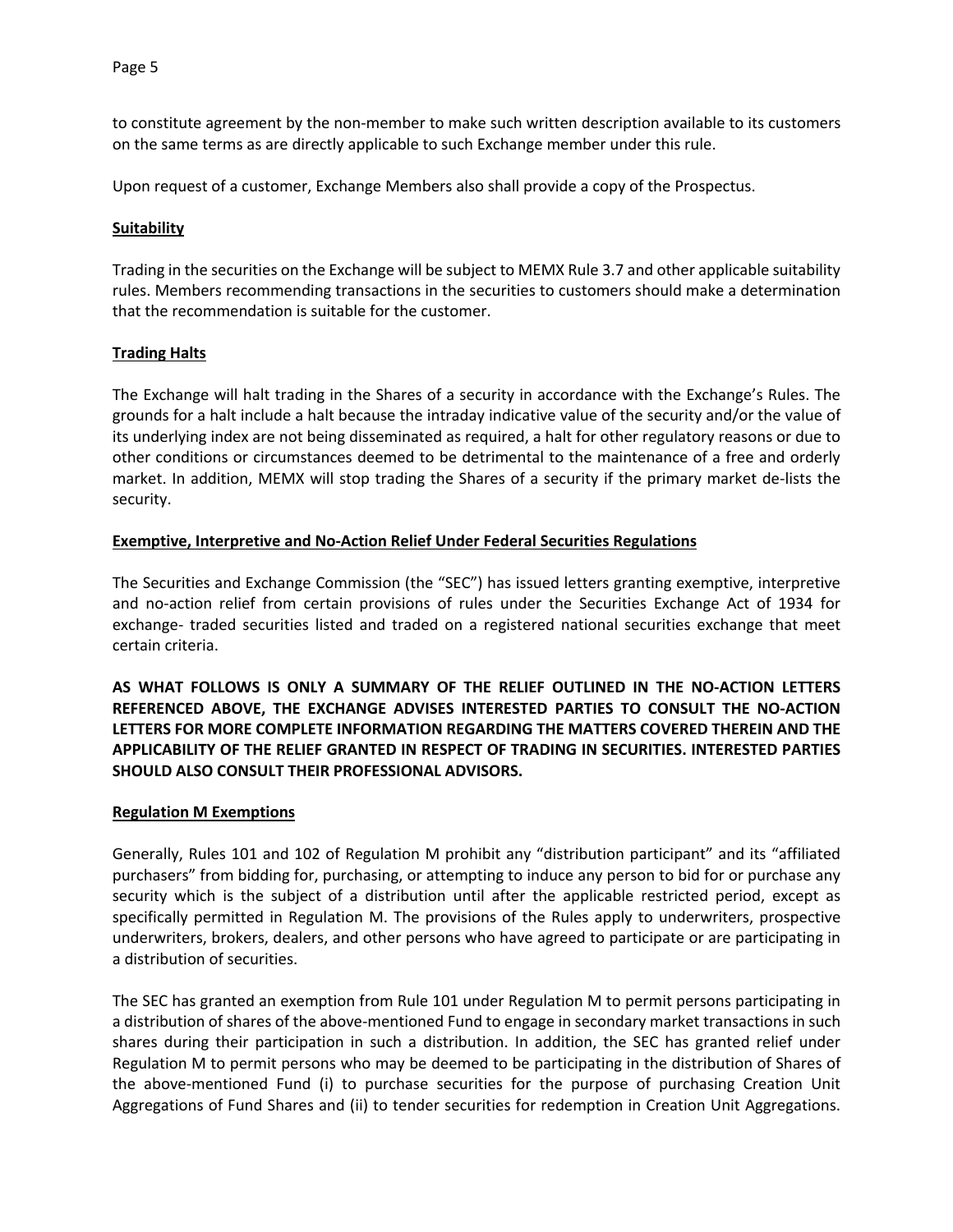Further, the SEC has clarified that the tender of Fund Shares to the Fund for redemption does not constitute a bid for or purchase of any of the Funds' securities during the restricted period of Rule 101. The SEC has also granted an exemption pursuant to paragraph (e) of Rule 102 under Regulation M to allow the redemption of Fund Shares in Creation Unit Aggregations during the continuous offering of Shares.

# **Rule 10b-10 (Customer Confirmations for Creation or Redemption of Fund Shares)**

Broker-dealers who handle purchases or redemptions of Fund Shares in Creation Unit size for customers will be permitted to provide such customers with a statement of the number of Creation Unit Aggregations created or redeemed without providing a statement of the identity, number and price of Shares of the individual securities tendered to the Fund for purposes of purchasing Creation Unit Aggregations ("Deposit Securities") or the identity, number and price of Shares to be delivered by the Trust for the Fund to the redeeming holder ("Redemption Securities"). The composition of the securities required to be tendered to the Fund for creation purposes and of the securities to be delivered on redemption will be disseminated each business day and will be applicable to requests for creations or redemption, as the case may be, on that day. This exemptive relief under Rule 10b-10 with respect to creations and redemption is subject to the following conditions:

- 1. Confirmations to customers engaging in creations or redemptions must state that all information required by Rule 10b-10 will be provided upon request;
- 2. Any such request by a customer for information required by Rule 10b-10 will be filed in a timely manner, in accordance with Rule 10b-10(c); and
- 3. Except for the identity, number, and price of Shares of the component securities of the Deposit Securities and Redemption Securities, as described above, confirmations to customers must disclose all other information required by Rule 10b-10(a).

## **Rule 10b-17 (Untimely Announcement of Record Dates)**

The SEC has granted an exemption from the requirements of Rule 10b-17 that will cover transactions in the Shares.

## **Rule 14e-5**

An exemption from Rule 14e-5 has been granted to permit any person acting as a dealer-manager of a tender offer for a component security of the Fund (1) to redeem Fund Shares in Creation Unit Aggregations from the issuer that may include a security subject to such tender offer and (2) to purchase Fund Shares during such tender offer. In addition, a no-action position has been taken under Rule 14e-5 if a brokerdealer acting as a dealer-manager of a tender offer for a security of the Fund purchases or arranges to purchase such securities in the secondary market for the purpose of tendering such securities to purchase one or more Creation Unit Aggregations of Shares, if made in conformance with the following:

1. Such bids or purchases are effected in the ordinary course of business, in connection with a basket of 20 or more securities in which any security that is the subject of a distribution, or any reference security, does not comprise more than 5% of the value of the basket purchase; or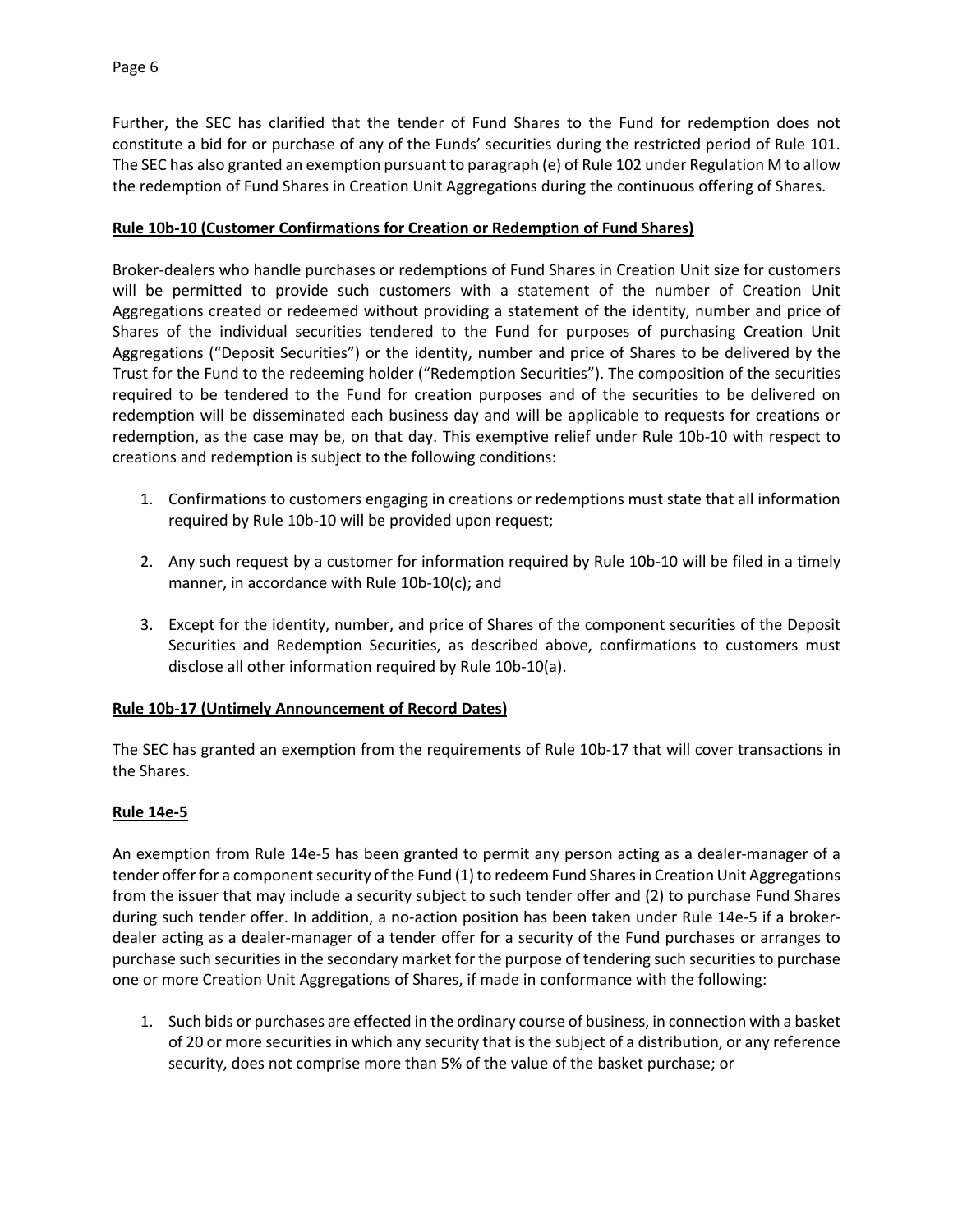- 2. Purchases are effected as adjustments to such basket in the ordinary course of business as a result of a change in the composition of the underlying index; and
- 3. Such bids or purchases are not effected for the purpose of facilitating such tender offer.

# **Section 11(d)(1); Rule 11d1-2 (Customer Margin)**

The SEC has taken a no-action position under Section 11(d)(1) that will permit broker-dealers that do not create Shares but engage in both proprietary and customer transactions in such Shares exclusively in the secondary market to extend or maintain or arrange for the extension or maintenance of credit on the Shares, in connection with such secondary market transactions. For broker-dealers that engage in the creation of Shares, the SEC has also taken a no-action position under Rule 11d1-2 that will cover the extension or maintenance or the arrangement for the extension or maintenance of credit on the Shares that have been owned by the persons to whom credit is provided for more than 30 days.

## **Section 11(d)(1); Rules 11d1-1 and 11d1-2**

Section 11(d)(1) of the Act generally prohibits a person who is both a broker and a dealer from effecting any transaction in which the broker-dealer extends credit to a customer on any security which was part of a new issue in the distribution of which he participated as a member of a selling syndicate or group within thirty days prior to such transaction. The SEC has clarified that Section 11(d)(1) does not apply to broker-dealers that are not Authorized Participants (and, therefore, do not create Creation Unit Aggregations) that engage in both proprietary and customer transactions in Shares of a Fund in the secondary market, and for broker-dealer Authorized Participants that engage in creations of Creation Unit Aggregations. This relief is subject to specific conditions, including the condition that such broker-dealer (whether or not an 6 Authorized Participant) does not, directly or indirectly, receive from the Fund complex any payment, compensation or other economic incentive to promote or sell the Shares of a Fund to persons outside the fund complex, other than non-cash compensation permitted under NASD Rule 2830(l)(5)(A), (B) or (C). (See letter from Catherine McGuire, Chief Counsel, SEC Division of Market Regulation, to Securities Industry Association, Derivative Products Committee, dated November 21, 2005.) The SEC also has taken a no-action position under Section  $11(d)(1)$  of the Act that broker-dealers may treat Shares of a Fund, for purposes of Rule 11d1-2, as "securities issued by a registered open-end investment company as defined in the Investment Company Act" and thereby extend credit or maintain or arrange for the extension or maintenance of credit on Shares that have been owned by the persons to whom credit is provided for more than 30 days, in reliance on the exemption contained in the rule.

## **SEC Rule 15c1-5 and 15c1-6**

The SEC has taken a no-action position with respect to Rule 15c1-5 and Rule 15c1-6 as to the required disclosure of control by a broker or dealer with respect to creations and redemptions of Fund Shares and secondary market transactions therein. (See letter from Catherine McGuire, Chief Counsel, SEC Division of Market Regulation, to Securities Industry Association, Derivative Products Committee, dated November 21, 2005.)

**This Product Notice is not a statutory prospectus. Members should consult the Prospectus for a security and the security's website for relevant information.**